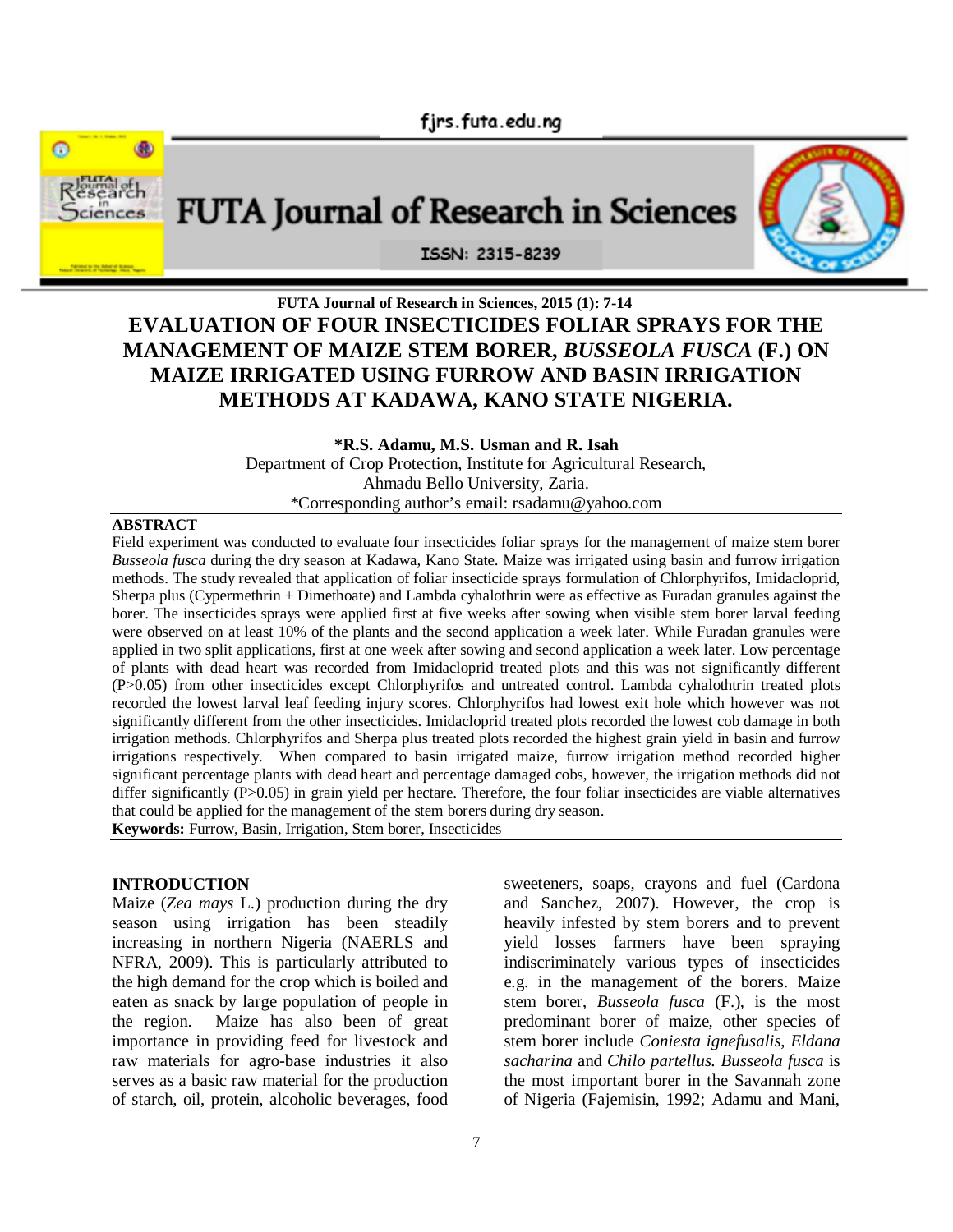2011). The larvae feed on the leaves in the funnel of young plant. They scrape the inner layer of the tissue away from the leaves. In severe attack, the central leaves may die giving a dead heart symptom. Mature larvae bore into the main stem of the plant and later into the tassels and cobs (Tefera *et al.,* 2011). This study therefore was aimed at evaluating four insecticides with contact and systemic action on the management of the borer of maize plants irrigated using furrow and basin methods.

### **MATERIALS AND METHODS**

The field experiment was conducted at Kadawa irrigation station IAR/ABU, Zaria during 2012/2013 hot dry season (February to May, 2013) latitude 11<sup>0</sup> 65 N and longitude  $8^{\circ}$  45 E located in Kano, Nigeria. The experimental field was cleared, ploughed and harrowed. The maize was planted in ridges and flat in basin using two irrigation methods of Furrow and Basin respectively. In Furrow planting; maize was planted on ridges spacing of 75cm between rows and inter-row spacing of 30cm. The plot size was  $33.5m^2$ . In Basin planting; maize seed was planted in basin of 3.5 x 6m at the same spacing of inter-row and intra-row as in furrow irrigation method. In each of the irrigation method the plot was pre-irrigated to obtain sufficient soil moisture to ensure good seed germination. Three seeds were planted per hole, then it was thinned to two plants per hole two weeks after emergence. In each planting method, gravity irrigation was used at weekly interval to irrigate the crop from third leaf stage (about four weeks after sowing) till physiological maturity.Weeding was carried out three times by the use of hand hoe. The first weeding was done three weeks after planting; second weeding was at six weeks after planting and the third weeding was done nine weeks after planting. NPK fertilizer (120:60:30kg/ha) was applied at two weeks after sowing and Urea fertilizer (32kg/ha) was applied at six weeks after sowing. Four foliar insecticides: Chlorphyrifos, Imidacloprid, Sherpa Plus, Lambdacyhalothrin and a granular insecticide Furadan were evaluated at manufacture's recommended rate for the management of stem borers. Furadan at the rate of 15kg/ha was applied at one week after sowing after seedling emergence. The foliar insecticides

were applied at the manufacturer's recommended rate of 0.8 – 1.0 litre per hectare after dilution with 200 litres of water using four different knapsack sprayers. The irrigation methods and insecticides spray was laid out in Randomized Complete Block Design (RCBD) replicated four times. Before insecticide application, maize plants were sampled for first evidence of stem borer larvae presence by observing the appearance of short window pane holes caused by the first instar larval which feeds on the upper foliage. Thereafter, insecticide sprays were applied and the second application was made at a week interval. In all, two sprays were applied, while the untreated plot were serves as control and were sprayed with water only.

Leaf feeding injuring was determined as the number of plant with visible leaf feeding injury, these were counted and expressed as percentage of total number of plant per plot while larval feeding score was rated on a scale of  $(1 - 9)$ according to Ajala *et. al.* (2010). The percentage of plants with dead heart symptoms were counted and was divided by the total number of plants per plots and multiplied by hundred. The stalk damage by borer was counted from each as percentage plot and express the stem length tunneled by the stem borer was obtained by slicing longitudinally into two equal part. Four plants per plot were sampled and recorded. The percentage of damage cobs was obtained by counting the number of damage cobs from each plot and divided by total number of plot and the divided by hundred. Hundred seed weight and grain yield per hectare was determined from the two central rows of maize plant of each plot. Data collected were subjected to analysis of variance (ANOVA) and means separated using Student Newman Kuels (SNK) method using SAS statistical package (SAS Institute, 2003).

### **RESULTS**

In furrow irrigated maize, Lambda cyhalothrin treated plot had the lowest significant leaf feeding injury (1.0). However, it was not different from Chlorphyrifos, Imidacloprid and Sherpa plus except Furadan (Table 1). Low percentage death heart was recorded among the insecticidal treatments and there was significant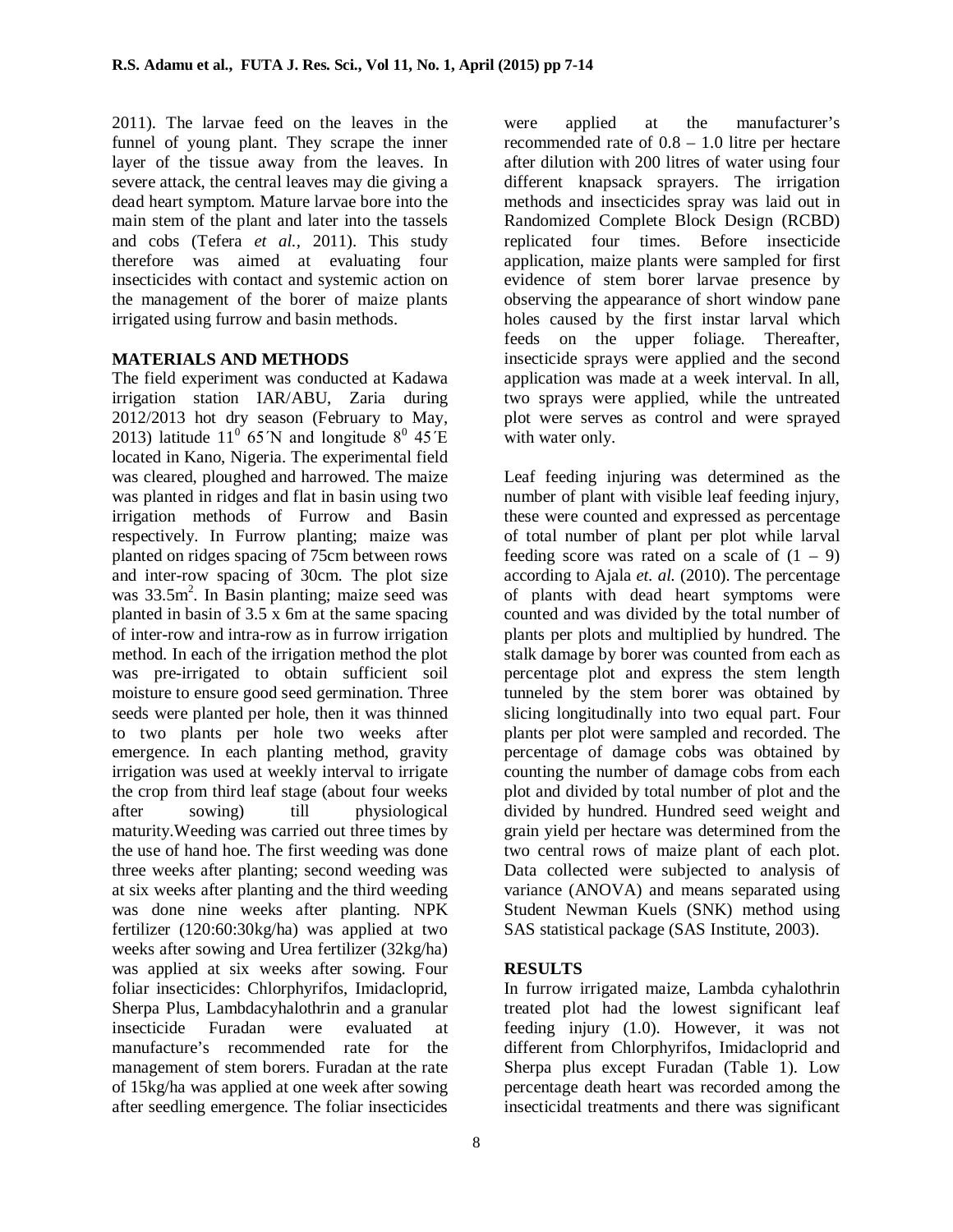difference among the treatments. The lowest percentage dead heart (1.60) was obtained in imidacloprid treated plants. However, it was not different from all the insecticides except chlorphyrifos and the untreated control. There was no significant difference (P>0.05) in basin irrigated maize plant (Table 1).

There was no significant difference (P>0.05) among the insecticides treatment maize plants in terms of the number of larval per three stalks per plot. All the treatments recorded exceedingly low number of larvae per stalk (Table 1). Result shows that the untreated control recorded the longest larval tunneled length (5 – 6cm) followed by Furadan (3.3) treated plants. Low tunneled length was recorded from Chlorphyrifos, Sherpa plus, Imidacloprid and Lambdacyhalothrin. However, similar trend of results were obtained in the basin irrigated maize (Table 1). The basin irrigated maize plot showed significant percentage lodged stem due to the borer among the insecticides treatments. The untreated control recorded the highest percentage of lodged stems. However, it was not significantly difference from Lambdacyhalothrin. There was no significant difference (P>0.05) among the insecticide treatments in furrow irrigated maize (Table 2). The Chlorphyrifos, Lambdacyhalothrin, Imidacloprid, Sherpa plus and Furadan recorded low percentage cob damage and were statistically similar except the untreated control that recorded the highest percentage of cob damage (5.2) (Table 2).

In furrow irrigated plots, Imdacloprid recorded the highest grain weight (31.66). While the untreated control recorded the lowest (27.43). However, Chlorphyrifos insecticide treated maize plants recorded the highest grain weight in basin irrigated maize and was not statistically different from Sherpa plus, Imidacloprid and Lambdacyhalothrin (Table 2). In furrow, Sherpa plus treated maize plants recorded the highest yield per hectare (1096kg), however, it was not significantly different (P>0.05) from Imidacloprid, Lambdacyhalothrin, and Chlorphyrifos (Table 2) However, Chlorphyrifos sprayed maize plant recorded the highest yield (1110kg) in basin irrigated maize which however was not significantly different from other insecticides except the untreated

9

control (Table 2). Basin irrigated maize plants have the highest percentage dead heart due to stem borer when compared with furrow. However, percentage damaged leaf due to stem borer was not different in the irrigation methods. Basin irrigated maize plant recorded the highest significant percentage of broken stem and larval tunneled length due to stem borer when compared with furrow method (Table 3). Furrow irrigated maize plant recorded the highest number of exit hole and percentage cob damage. However, Basin and furrow irrigation method did not differ significantly in grain yield per hectare (Table 3).

## **DISCUSSION**

Surveys in Nigeria have shown that the incidence of maize borer infestation ranged from 30 – 70% in the farms of resource – poor farmers but were less than 30% in commercial farms where insecticides were used (NAERLS and NFRA, 2009). Maize yields reduction of 12 -50% due to stem borers have been reported in Nigeria (Fajemisin, 1992). Several factors affect borer population dynamics specifically: host availability, location and suitability, mate location, success of oviposition, larval survival and establishment, temperature and altitude (Mailafiya *et. al*., 2011). Condition of continuous moisture during the long rainy season plays a significant role in the termination of dispause of *B. fusca.* Rainfall alone did not appear to be the main factor, contact with water has more significant effect on diapauses termination than water up take. Application of water or rainfall played an important role in the promotion of pupation during post diapause dormancy of *B. fusca*. Delay in wetting larvae after diapause and access to water early in diapause had a deleterious effect on the larvae. The main factor enabling diapausing *B. fusca* larvae to survive adverse condition appears to be efficient water conservation (Kfrir *et al*., 2002).

*Busseola fusca* has two generations in one year; however it may have more than three generations in warm areas of sub Saharan Africa. Its importance increases at higher altitudes. *B. fusca* forms tunnels in stem of host plants towards the end of the rainy season, and the larvae may diapause in areas that experience winter or dry seasons (Mwimali, 2014).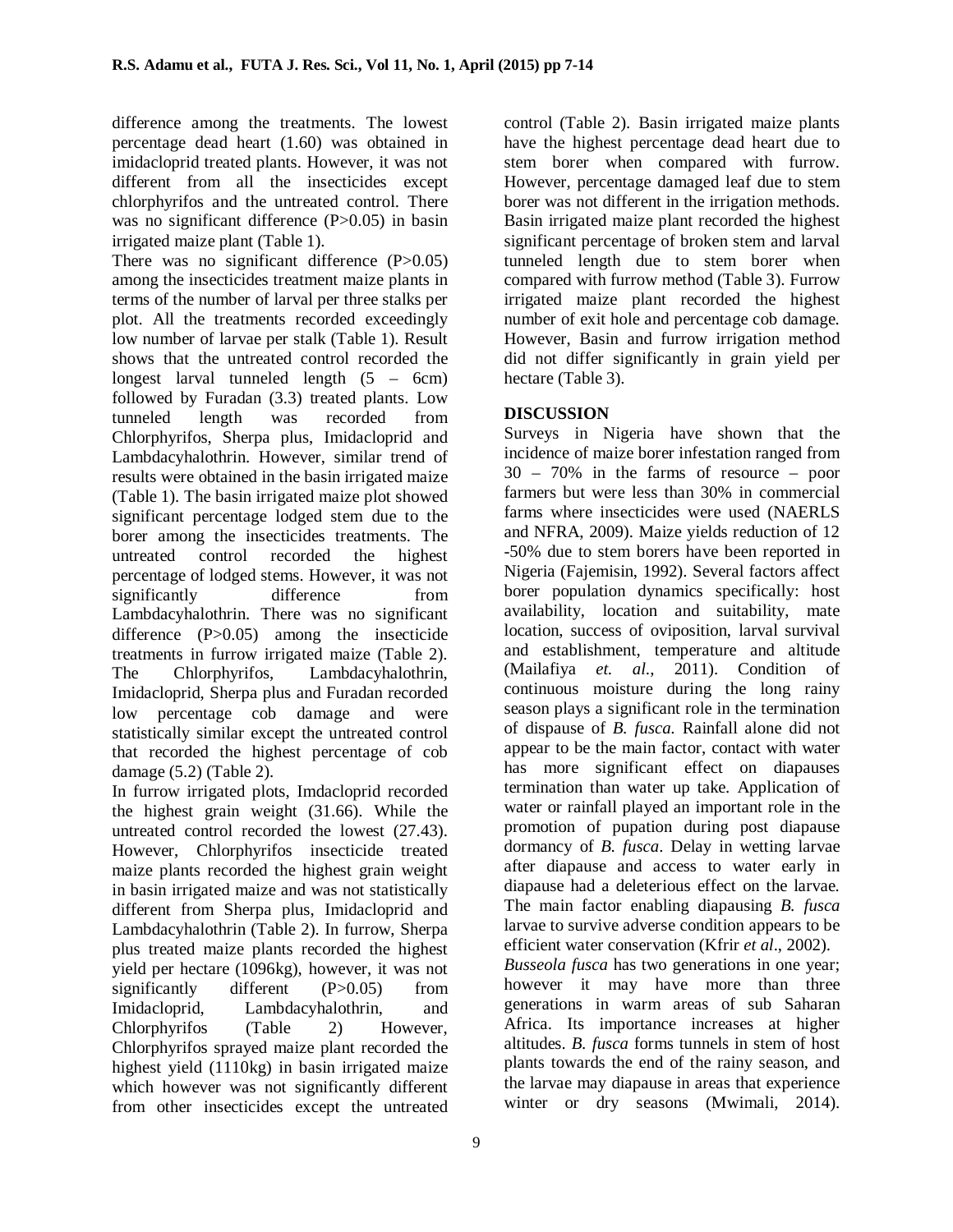However, other studies have suggested that temperature, rainfall and humidity are key factors responsible for their distribution, with temperature being most important (Kfri *et. al*., 2002; Ajala *et. al*., 2010). Kfri (2000) indicated that *B. fusca* and *C. partellus* are found in warmer and cooler regions respectively. Successful infestation of stem borers into plants, and their feeding may cause death of growing points, reduction in number of harvestable ears or may cause structural damage that increases the likelihood of lodging. In some cases these pests also attack maize ears making the cob and the kernels vulnerable to ear rots due to fungal attacks which produce harmful mycotoxins (Mwimali, 2014). This underscores the importance of insecticides in the protection of maize against the borers (Tefera and Marwaha, 2011).

Whorl application with granular formulations of Chlorphyrifos 10G at 0.75Kg/ha and Carbofuran 3G at 0.3Kg/ha was effective against *Chilo partellus*; before the young larvae gain entry into the stem and feed on the leaf whorl, it get exposed to the insecticides placed in the leaf whorl which lead to their increased mortality (Bhat and Baba, 2007). Granular insecticides such as Diazinon 5G, Fipronil 0.3G, Triocyclear hydrogen oxalate 0.4G, Imidacloprid 0.3G were found to be significantly superior to foliar insecticides in controlling maize stem borer. Hence, whorl application of Fipronil resulted in the most effective management of maize stem borer (Gunewardena and Madugalla, 2011). Bhat and Baba (2007) reported the effectiveness of Imidacloprid 17.8SL at 0.04% Chlorphyrifos 20EC at 0.04% Endosulfan 35EC at 0.07% and Cypermethrin 10EC at 0.01% when applied as foliar spray against maize stem borer. The chemicals were applied to the whorl  $30 - 45$ days after germination of the crop when moderate level of infestation of stem borer and aphid were observed in the field (Bhat and Baba 2007; Salim and Masih 1987 and Zewar *et. al.,* 2007). Said and Amjad (2000) revealed that Furadan was ranked first in the reduction of dead heart to 5.52% followed by Temaron and Ripcord which reduced the dead hearts to 5.90 and 6.60% respectively, compared to 8.82% in the untreated control plots. However, there was no significant difference between Furadan and

Tamaron. It was also reported from other studies that insecticide used as seed dressing were better than insecticide used as granules and foliar sprays in the management of maize stem borer (Manzoor *et. al*., 2011). Another recommendation for the management of stem borer include foliar spraying with Novaluron 10EC, Thiodicarb 37SC, Etofenprox 10EC or application of granular formulation, Diazinon 5G. However, effective control of the pest was not achieved from liquid formulations due to practical difficulties in application especially in the advanced stage of the crop (Khan and Ahmad, 2000). However, the efficacy of chemical control depends on the type of insecticide used and the timing of application. Other studies also revealed that the effectiveness of Furadan decreases with time. This decline in effectiveness against the target has been also observed by other workers such as (Kalule and Masud, 1998). Egwuatu (1982) reported failure of Furadan to control leaf eating flea beetles *Podgrica* spp on okra during the last stage of crop development.

Van Berg and Van Rensburg (1992, 1993) evaluated various foliar sprays for their efficacy in control of *C. partellus* in sorghum. The efficacies of the different pyrethroids were similar. It was also found that systemic activity and/or the addition of pyrethroids in an insecticide mixture is a prerequisite for effective control of larvae behind leaf sheaths of sorghum. Control measures should aim at the most vulnerable stages in the life cycle of the pest. For stem borers, these stages are the period when young larvae feed in plant whorls and the period when larvae are in diapause in the stalks. If infestation is not very high, insecticide application may be postponed until the flag-leaf stage. Insecticide application during the flag-leaf stage resulted in higher yield under these conditions than a single application at an earlier growth stage or two applications at a later stage. Insecticide application after the boot stage in sorghum is ineffective. Similar recommendations were made by Nzibande (1993), who observed that application of endosulfan sprays on sorghum 50 days after crop emergence (which coincides with the flag-leaf stage) was effective for borer control in Swaziland. The Economic Threshold Level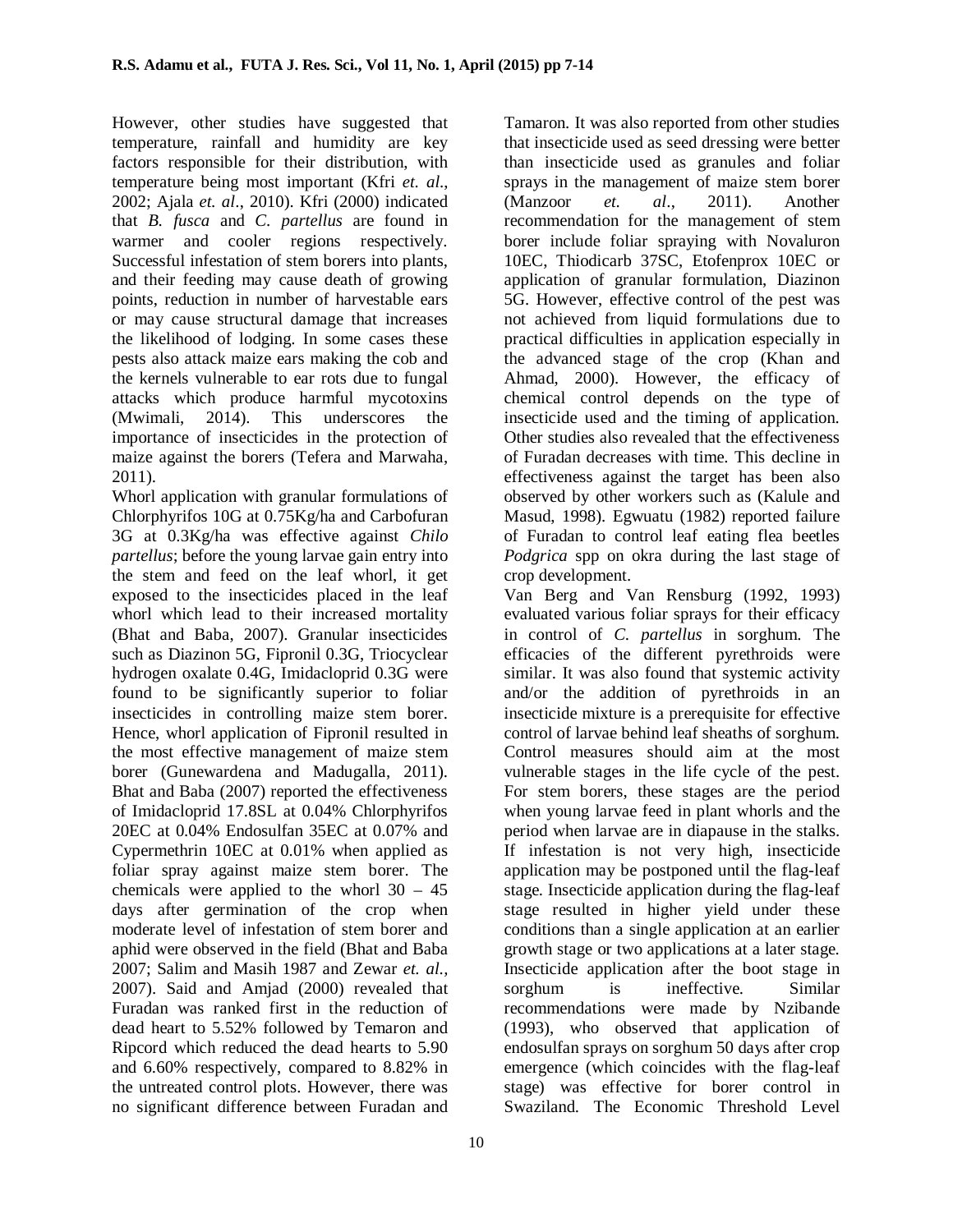(ETL) for control of *B. fusca* in commercial maize-farming systems in South Africa was when 10% of plants in a field show whorldamage symptoms (Van Rensburg *et al*., 1988). This ETL was very similar to the 16% determined by Sithole (1994) for *B. fusca* in maize and sorghum in Zimbabwe. The ETL for control of *B. fusca* and *C. partellus* in commercial sorghum in South Africa was when 10% of plants in a field showed whorl-damage symptoms. Unavoidable losses always occur, since 100% efficacy can never be achieved with insecticidal control (Van den Berg and Van Rensburg, 1991) Farmers should be made aware of the principle that a part of the expected yield loss should be regarded as unavoidable. The extent to which insecticides are used in the control of stem borer in various farming systems can vary from chemically intensive programmes, to systems in which insecticides are used either

occasionally or not at all. All the four foliar insecticides evaluated were equally effective in managing stem borers as such it could be recommended to be used as substitute for the banned Furadan (FAO, 2011) which was earlier recommended for the management of the borer. Earlier studies have reported that in early maturing and drought tolerant maize varieties that a single spray with Cypermethrin 10EC properly timed adequately control stem borers (DTMA, 2009). This corroborates the finding of the present study which found that two properly time sprays in the early vegetative stage of the crop with the foliar insecticides gave effective management of the borer and reduce yield losses. It could be concluded from the results of this study that the four foliar insecticides were equally effective in the management of stem borers during the dry season on irrigated maize plants.

**Table 1. Effect of Insecticide sprays on Infestation and crop damage of maize grown during dry season at Kadawa in 2013.**

| <b>Treatment</b>  | <b>Leaf feeding</b><br>damage scale $(1-9)$ |                   | <b>Percentage Dead</b><br>Heart |       | <b>Number of Larvae</b><br>per 3 stalks |       | <b>Larval tunneled</b><br>length (cm) |       |
|-------------------|---------------------------------------------|-------------------|---------------------------------|-------|-----------------------------------------|-------|---------------------------------------|-------|
|                   | <b>Furrow</b>                               | <b>Basin</b>      | <b>Furrow</b>                   | Basin | <b>Furrow</b>                           | Basin | <b>Furrow</b>                         | Basin |
| Chlorphyrifos     | 1.00c                                       | 1.00b             | 2.60ab                          | 1.67  | 1.00                                    | 1.00  | 1.00c                                 | 1.00c |
| Imidacloprid      | 1.00c                                       | 1.00b             | 1.60b                           | 1.67  | 1.00                                    | 1.00  | 1.00c                                 | 1.00c |
| Sherpa plus       | 1.00c                                       | 1.00b             | 1.00b                           | 1.93  | 1.00                                    | 1.00  | 1.00c                                 | 1.00c |
| Lambdacyhalothrin | 1.00c                                       | 1.00b             | 1.70b                           | 1.73  | 1.00                                    | 1.00  | 1.00c                                 | 1.00c |
| Furadan           | 2.66b                                       | 1.33 <sub>b</sub> | 1.60b                           | 2.46  | 1.00                                    | 3.33b | 3.00b                                 | 3.00b |
| Control           | 7.66a                                       | 9.00a             | 3.57a                           | 2.90  | 1.00                                    | 1.00  | 5.66a                                 | 5.66a |
| $SE+$             | 0.201                                       | 0.13              | 0.53                            | 0.73  | 0.89                                    | 0.41  | 0.50                                  | 0.18  |

Means within the same column followed by a different letter are significantly different (P>0.05)



| <b>Treatment</b>  | Percentage<br><b>Lodged</b> stem |                   | Percentage cob<br>damage |                  | 100 seed weight of<br>$m aize (g)$ |              | Grain yield per<br>Hectare (kg) |              |
|-------------------|----------------------------------|-------------------|--------------------------|------------------|------------------------------------|--------------|---------------------------------|--------------|
|                   | <b>Furrow</b>                    | <b>Basin</b>      | <b>Furrow</b>            | <b>Basin</b>     | <b>Furrow</b>                      | <b>Basin</b> | <b>Furrow</b>                   | <b>Basin</b> |
| Chlorphyrifos     | 1.26                             | 1.53ab            | 2.73 <sub>b</sub>        | 1.66ab           | 31.16ab                            | 31.80a       | 947.30ab                        | 1110.70a     |
| Imidacloprid      | 1.63                             | 1.13ab            | 1.96b                    | 1.2 <sub>b</sub> | 31.66a                             | 31.46a       | 933.00ab                        | 1026.60a     |
| Sherpa plus       | 1.53                             | 1.63ab            | 1.53 <sub>b</sub>        | 2.03ab           | 31.16ab                            | 31.80a       | 1096.00a                        | 1022.20a     |
| Lambdacyhalothrin | 1.66                             | 1.50ab            | 2.73 <sub>b</sub>        | 1.20b            | 31.00b                             | 31.90a       | 992.00ab                        | 992.30a      |
| Furadan           | 2.33                             | 1.13 <sub>b</sub> | 2.73 <sub>b</sub>        | 3.00a            | 31.66c                             | 39.86b       | 844.00b                         | 903.30ab     |
| Control           | 2.56                             | 2.8a              | 5.26a                    | 2.26a            | 27.43d                             | 28.70c       | 592.00c                         | 681.40b      |
| $SE+$             | 0.51                             | 0.42              | 0.44                     | 0.51             | 0.16                               | 0.28         | 520.10                          | 393.4        |

Means within the some column followed by a different letter are significantly different (P>0.05)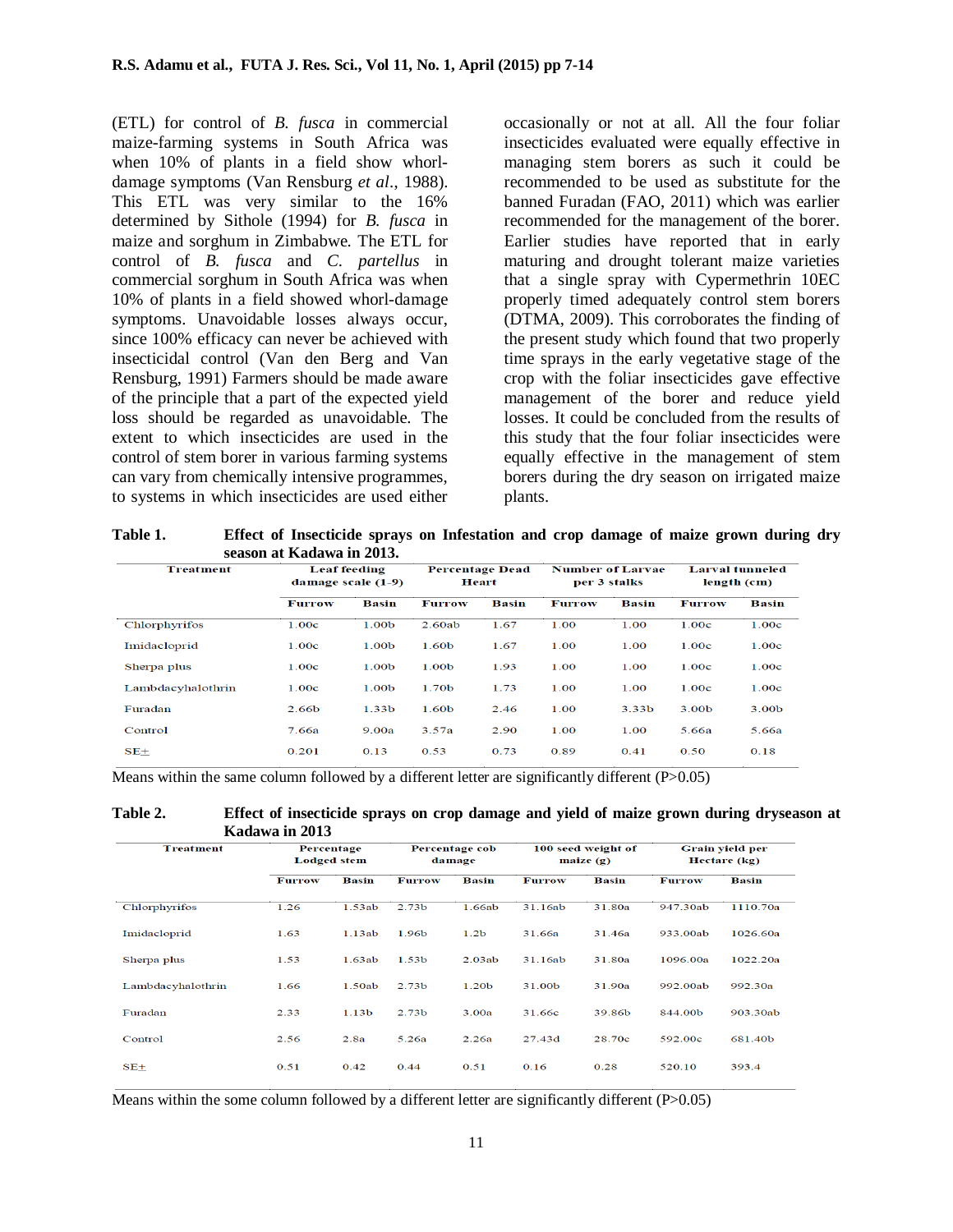| Parameters evaluated          | <b>Irrigation</b><br>method | <b>Mean</b> | S.D    | t-value | DF | Prob.<br>(p<0.05) |
|-------------------------------|-----------------------------|-------------|--------|---------|----|-------------------|
| Percentage of plant with Dead | Furrow                      | 2.10        | 1.16   | 7.78    | 17 | 0.04              |
| Heart per plot                | <b>Basin</b>                | 2.06        | 1.11   |         |    |                   |
| Percentage Leaf               | Furrow                      | 2.38        | 3.05   | 4.02    | 17 | 0.09              |
| Damage                        | <b>Basin</b>                | 2.38        | 2.52   |         |    |                   |
| Percentage of Broken stem     | Furrow                      | 1.66        | 0.67   | 10.48   | 17 | 0.01              |
|                               | <b>Basin</b>                | 2.13        | 0.86   |         |    |                   |
| Larval tunneled length (cm)   | Furrow                      | 2.11        | 1.96   | 4.96    | 17 | 0.01              |
|                               | Basin                       | 2.16        | 1.85   |         |    |                   |
| Number of Exit Holes          | Furrow                      | 2.72        | 2.80   | 4.27    | 17 | 0.01              |
|                               | <b>Basin</b>                | 2.16        | 2.59   |         |    |                   |
| Percentage Borer Damaged cobs | Furrow                      | 15.55       | 11.99  | 5.50    | 17 | 0.01              |
|                               | <b>Basin</b>                | 13.33       | 6.85   |         |    |                   |
| 100 grain weight (g)          | Furrow                      | 30.41       | 1.48   | 8.60    | 17 | 0.03              |
|                               | Basin                       | 30.92       | 1.30   |         |    |                   |
| Grain yield (kg/ha)           | Furrow                      | 900.89      | 175.21 | 0.98    | 17 | 0.06              |
|                               | <b>Basin</b>                | 957.8       | 175.97 |         |    |                   |

**Table 3. Comparison of furrow and basin Irrigation on incidence and damage of Maize stem borer at Kadawa during 2013 dry season.**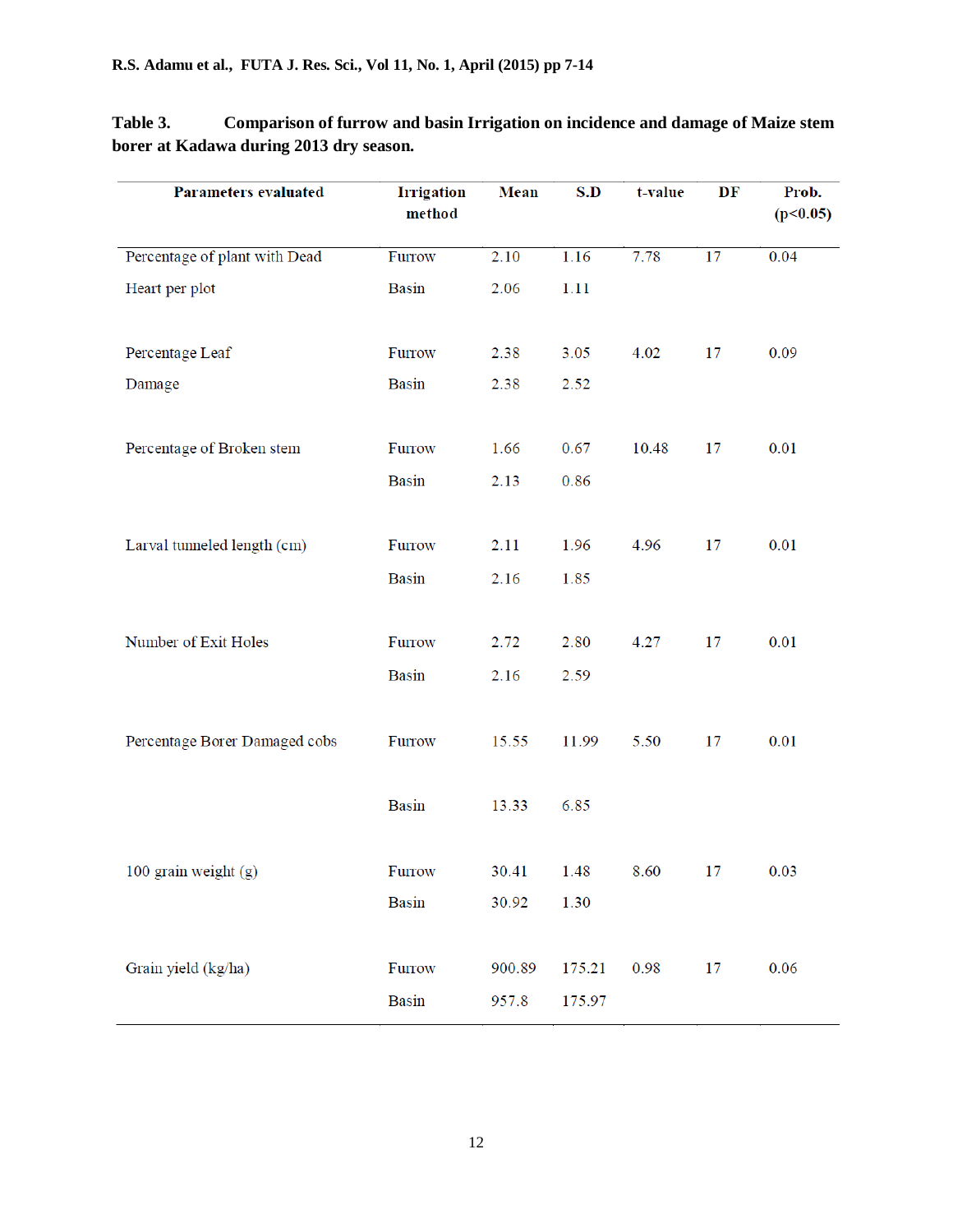### **REFERENCES**

- **Adamu, R. S. and Mani, H.** (2011). Effect of Irrigation Interval and Furadan Application Rate on Stem borer damage on three maize types at Kaduna IAR Irrigation Research Report. Cropping Scheme Report (2012). Institute for Agricultural Research, ABU., Zaria. 3pp.
- **Ajala, S. O., Nour, A. M., Ampong – Nyarko, and Odindo, M. O** (2010). Evaluation of Maize genetypes (*Zea mays* L.) as a component of integrated stem borer. *Chilo partellus*. Swin management in coastal region of Kenya. African Journal of Agricultural Research 5(8): 758-763.
- **Bhat**, **Z. H. and Baba, Z.A** (2007) Efficacy of different insecticides against maize stem borer, *Chilo partellus* (swinhoe) and maize Aphid, *Phapalosiphum maids* (Fitch) infesting maize. Pakistan Entomology 29  $(2): 73 - 76.$
- **Cardona, C. A. and Sanche, O, J.** (2007). Fuel ethanol production: Process design trends and opportunities. Science Direct 98:  $2415 - 2457$ .
- **DMTA** (2009). Drought tolerant maize for Africa. An extension bulletin sponsored by DTMA Project. National Agricultural Extension and Research Liaison Services, ABU. Zaria 113 – 123pp
- **Egwautu, R. I.** (1982). Field Trial with systematic and contact Insecticides for the control of *Podagrica uniforma* and *P. sjostedti* (Coleoptera: Chysomelidae) on Okra. Tropical Pest Management. 28: 115 – 121
- **Fajemisin, J. M.** (1992). Maize Production and Research in West and Central Africa: A perspective. In: Fajemisin, J. M. (ed) Maize production in West and Central Africa. Trends and Research Orientation: Semi – Arid Food Grain Research and Development Project (SAFGRAD) International Institute of Tropical Agriculture (IITA) Ouagadougou, Burkina Faso, pp. 1 – 5.
- FAO (2011). Food and Agriculture Organization of United Nations. Prevention and Disposal of Obsolete and Banned Pesticides

(www.fao.org.AGPpesticides.com)

- **Gunewardena, K. N. C. and Madugalla, S.R.K.** (2011). Efficiency of selected granular insecticides for the control of maize-stem borer *Chilo partellus.* Tropical Agricultural Research and Extension 14(1):  $12 - 15$ .
- **Kalule, A. S. and Masud, S. A.** (1998). Efficacy of synthetic pesticides on shooftly *Antherigona soocata* (Rondani) and maize stem borer *Chilo partellus* in Sada – Bahar and effect on yield. Sarhad Journal Agriculture 5: 205 – 208.
- **Kfir, R.** (2000). Seasonal occurrence, parasitoids and pathogens of the Africa stem borer, *Busseola fusca* (Fuller) Lepidoptera: Noctuidae) on cereal crops in south Africa. Africa Entomology: 1-14
- **Kfir, R., Overholt, W. A., Khan, Z. R., and Polaszek A.** (2002). Biology and Management of Economically Important Lepidoptera Cereal Stem Borers in Africa. Annual Review of Entomology 47:701 – 731.
- **Khan, I. and Ahmad, S. A.** (2000) Efficacy of synthetic pyrethroids against Sorghum pests, India Journal of Entomology 51:62 – 64.
- **Mailafiya**, **D. M. Leru, B. P., Kairu, E. W., Dupas, S. and Calatayud, P. A.** (2011). Parasitism of Lepidopteran Stem borers in cultivated and natural habitats. Journal of Insect Science  $11: 1 - 20$ .
- **Manzoor, A. M., Farman, U., Shahid, S. Sajjad, A., and Muhammad, A. K.** (2011). Efficacy of different insecticides against maize stem borer *Chilo partellus* at Peshawar and Swat Valleys Pakistan. Sarhad, Journal of Agriculture 27(3): 459 – 465.
- **Mwimali, M. G.** (2014). Genetic analysis and response f selection for resistance to two stem borers. *Busseola fusca* and *Chilo* partellus in tropical maize germplasm. An unpublished Ph.D Thesis University of Kwazulu Natal Republic of South Africa. 180pp.
- **NAERLS and NFRA** (2009). National Agricultural Extension and Research Liaison Services and National Food Reserve Agency. Annual Agricultural Performance